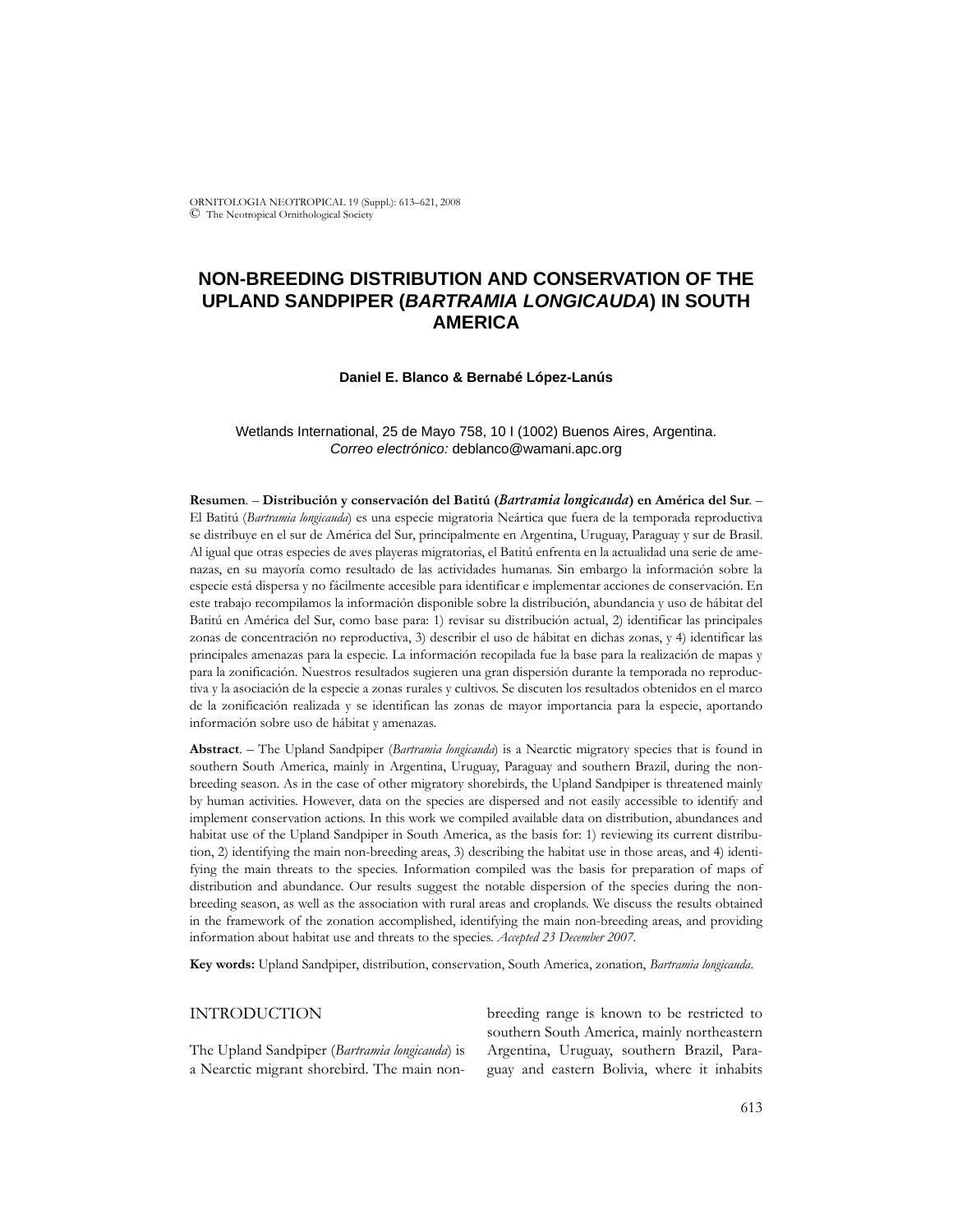#### BLANCO & LÓPEZ-LANÚS

grasslands, pastures, and agricultural lands (Canevari *et al.* 2001, Houston & Bowen 2001, Ridgely *et al.* 2003).

Birdlife International (2006) considers the Upland Sandpiper as a "not threatened/least concern" species, while the U.S. Shorebird Conservation Plan (Brown 2001) ranks it in category 4 (of 5) as a species of high concern. The population was recently estimated as being around 350,000 individuals in North America (Morrison *et al*. 2006, U.S. Fish & Wildlife Service 2006), with a declining trend noted by Houston & Bowen (2001) and Bart *et al.* (2007). No population estimate exists for the non-breeding quarters in South America, with the exception of Paraguay where the species' non-breeding population was recently estimated in around 5000 birds (H. del Castillo pers. com.).

As for many other shorebirds that use to disperse across vast regions during the nonbreeding season, data on Upland Sandpipers are scarce and not easily accessible for conservation purposes. Preliminary observations suggest that this sandpiper could be threatened by human activities in rural areas.

The aim of this work was to improve the current knowledge on Upland Sandpiper distribution and abundance during the nonbreeding season in South America, as the basis to contribute to the species Conservation Plan (Vickery *et al*. in prep.). Our specific objectives were: 1) to review the species' nonbreeding distribution, 2) to identify the main non-breeding sites, 3) to describe the species habitat use, and 4) to identify current threats during the non-breeding season in South America.

# METHODS

We compiled available data on Upland Sandpiper distribution and abundances within South America. We consulted several information sources, including the Neotropical

Waterbird Census database (Wetlands International 2006), other ornithological databases (Guyra Paraguay 2006), published and gray literature, museum collections, and made queries to more than 42 specialists from around the region.

Compiled data were stored in database format, totaling 582 Upland Sandpiper records from 11 countries of South America (Argentina, Bolivia, Brazil, Colombia, Ecuador, French Guyana, Paraguay, Peru, Suriname, Uruguay and Venezuela). Each record included site data (name of locality, region, and geographical coordinates), as well as information on bird counts and dates. The database was used to prepare a series of maps using ArcView software.

The better to describe the Upland Sandpiper distribution and because of difficulties in identifying specific stop-overs or nonbreeding sites, we divided the species' primary non-breeding range into distribution zones and sub-zones. Based on the distribution map from Ridgely *et al.* (2003), we overlapped data on Upland Sandpiper abundances and dates with habitat and current land use information. We used the northern limits of the espinal (Administración de Parques Nacionales 1999) and the Rio de la Plata grasslands (Soriano 1991) to distinguish two main distributional zones, which we named "main nonbreeding range" and "secondary non-breeding range". In a second step the main nonbreeding range was divided in eight sub-zones based on the sub-regions of the Río de la Plata grasslands (Soriano 1991), each of which was characterized with its Upland Sandpiper abundance.

Observations on Upland Sandpiper's habitat use and threats were compiled from the various sources of information consulted.

# RESULTS

The highest numbers of Upland Sandpiper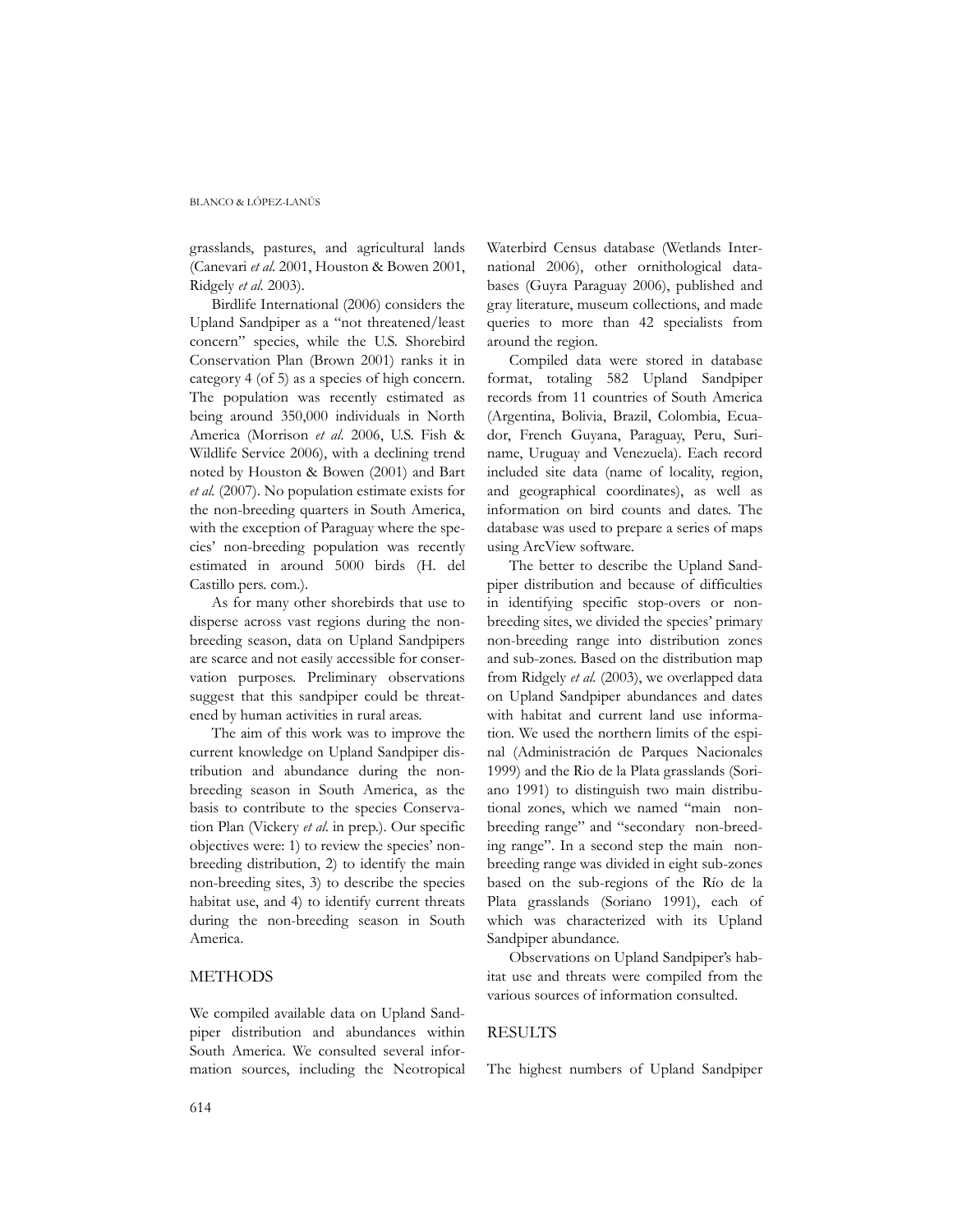#### UPLAND SANDPIPER CONSERVATION



FIG. 1. Upland Sandpiper records and abundances in South America. The basis distribution map is taken from Ridgely *et al.* (2003): wintering range (dark grey) and passage range (light grey).

and repeated sightings were recorded mainly in southern South America, with around 69% of the records from Argentina (221 records), Paraguay (128) and Uruguay (51) (Fig. 1). Additionally, high numbers were also recorded during migration months in some few localities in the Guyanas, Colombia, Ecuador, Peru and southern Brazil (Fig. 1, Appendix 1).

In Argentina, the majority of the records corresponded to pampas and the modified espinal (dry thorny woodland) (Fig. 1), where the landscape is presently covered by crops, such as wheat, linseed, sunflower, maize, soybean and sorghum. The largest numbers recorded in the past 10 years in Uruguay were mainly from the northeastern part of the country (Departments of Artigas and Salto) while, in Paraguay, data showed a broad distri-



FIG. 2. Upland Sandpiper zonation of the primary non-breeding range based on the map from Ridgely *et al.* (2003): main non-breeding range (light grey) and secondary non-breeding range (dark grey). The main non-breeding range subzones are: I) modified espinal, II) northern campos, III) southern campos, IV) inland pampa, V) rolling pampa, VI) mesopotamic pampa, VII) flooding pampa and VIII) southern pampa.

bution but small numbers (Fig. 1), recorded primarily during southbound migration months (September to November).

The zonation of the Upland Sandpiper non-breeding range resulted in two zones (Fig. 2): 1) Main non-breeding range, encompassing the Río de La Plata grasslands region (the pampas of Argentina and the campos of Uruguay and southern Brazil) and the northern portion of the espinal ecoregion in Argentina; records mainly from December to February; and 2) Secondary non-breeding range, encompassing northeastern Argentina, Paraguay, southwest Brazil and eastern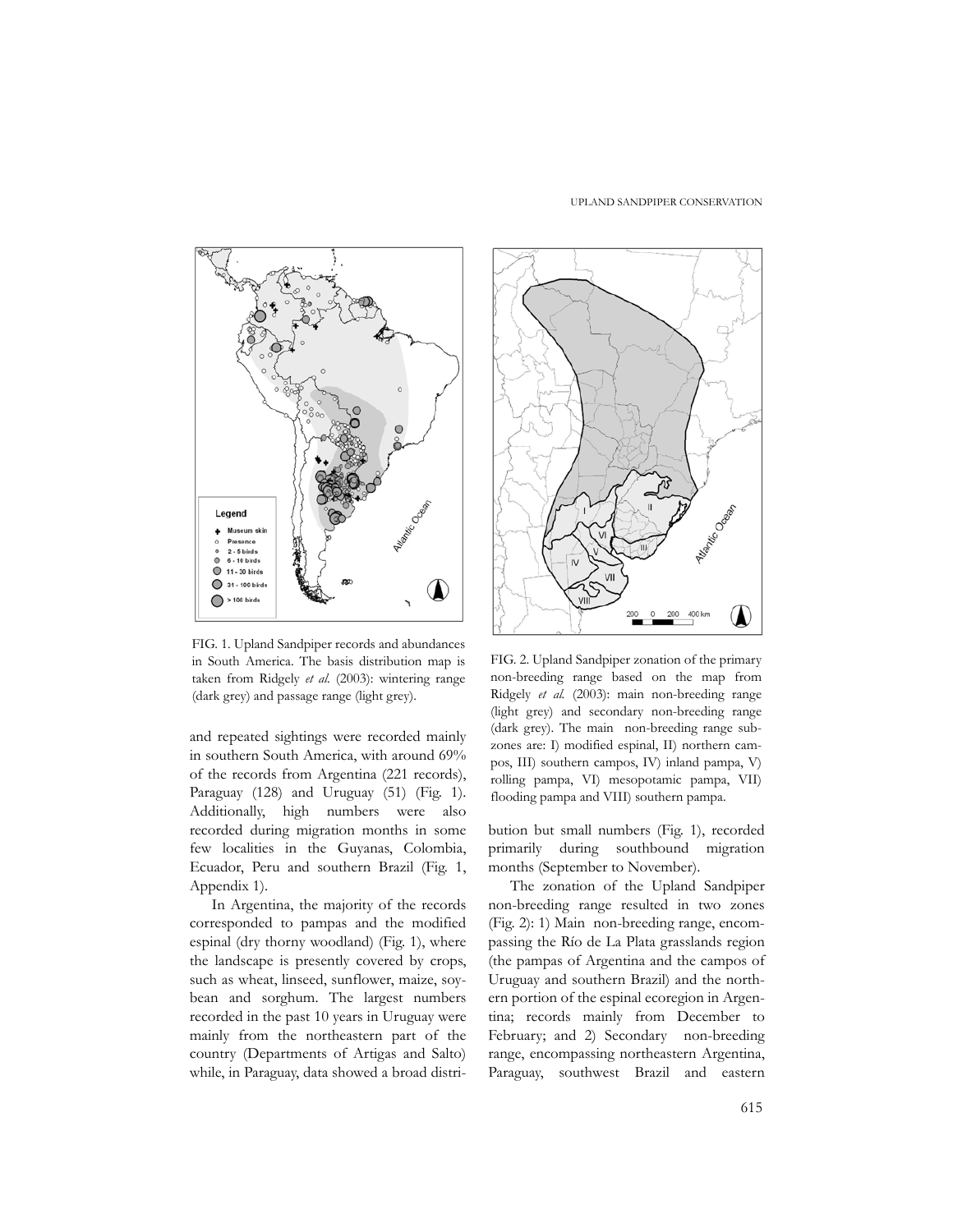#### BLANCO & LÓPEZ-LANÚS

TABLE 1. Characterization of the Upland Sandpiper (UPSA) main non-breeding range (MNBR) subzones (see Fig. 2). Habitat descriptions in Soriano (1991).

|    | MNBR sub-zones       | Upland Sandpiper numbers                                                 |
|----|----------------------|--------------------------------------------------------------------------|
| Ι  | Modified espinal     | UPSA Records $= 106$ (88 with count data)                                |
|    |                      | Averaged count = 31 birds ( $N = 88$ )                                   |
|    |                      | Maximum count = 1265 birds (Miramar-Mar Chiquita Lagoon).                |
|    |                      | Other important localities: NE of Morteros (350 birds) and S of Hernando |
|    |                      | $(160 \text{ birds}).$                                                   |
| П  | Northern campos      | UPSA Records $=$ 48 (43 with count data)                                 |
|    |                      | Averaged count = 16 birds ( $N = 43$ )                                   |
|    |                      | Maximum count = 105 birds (Baltasar Brum, Artigas, Uruguay).             |
| Ш  | Southern campos      | UPSA Records $= 6$ (no count data)                                       |
| IV | Inland pampa         | UPSA Records $= 18$ (15 with count data)                                 |
|    |                      | Averaged count = 16 birds ( $N = 15$ )                                   |
|    |                      | Maximum count $= 80$ birds (Ucacha).                                     |
| V  | Rolling pampa        | UPSA Records $= 24$ (15 with count data)                                 |
|    |                      | Averaged count = 9 birds ( $N = 15$ )                                    |
|    |                      | Maximum count $=$ 38 birds (Bigand)                                      |
|    | VI Mesopotamic pampa | UPSA Records $= 12$ (8 with count data)                                  |
|    |                      | Averaged count = 4 birds ( $N = 8$ )                                     |
|    |                      | Maximum count $= 8$ birds (Larroque).                                    |
|    | VII Flooding pampa   | UPSA Records $= 5$ (3 with count data)                                   |
|    |                      | Averaged count = $5 \text{ birds } (N = 3)$                              |
|    |                      | Maximum count $= 10$ birds (Ea. El Toro).                                |
|    | VIII Southern pampa  | UPSA Records $= 19$ (17 with count data)                                 |
|    |                      | Averaged count = 39 birds ( $N = 17$ )                                   |
|    |                      | Maximum count $=$ 350 birds (c. Bajo Hondo).                             |

Bolivia; records from several months, but mainly from September to November.

The sub-division of the main non-breeding range resulted in eight sub-zones (Fig. 2): modified espinal, northern campos, southern campos, inland pampa, rolling pampa, mesopotamic pampa, flooding pampa and southern pampa.

Upland Sandpiper seems to be quite common in many sectors of the non-breeding range, where it was regularly observed in small groups. More than 85% of the compiled records were of 30 or fewer birds, while records of larger flocks were rare; fewer than 5% of the records were of groups of more than 100 birds.

The largest numbers were recorded in the

modified espinal today severely modified by cattle grazing and cultivation, with an average of 31 ind/record and a maximum count of 1265 birds at Miramar (Mar Chiquita Lagoon, Córdoba province, Argentina; Table 1 and Appendix 1). The southern pampas follows in importance, with an average of 39 ind/record and a maximum count of 350 birds recorded at Bajo Hondo (Buenos Aires province, Argentina). Additionally, the northern campos (specially the northwest Uruguay sector) and the inland and rolling pampas showed remarkable Upland Sandpiper numbers, with maximum counts of 105, 80 and 38 birds (Table 1 and Appendix 1).

Non-breeding Upland Sandpipers were recorded in natural grasslands and open saline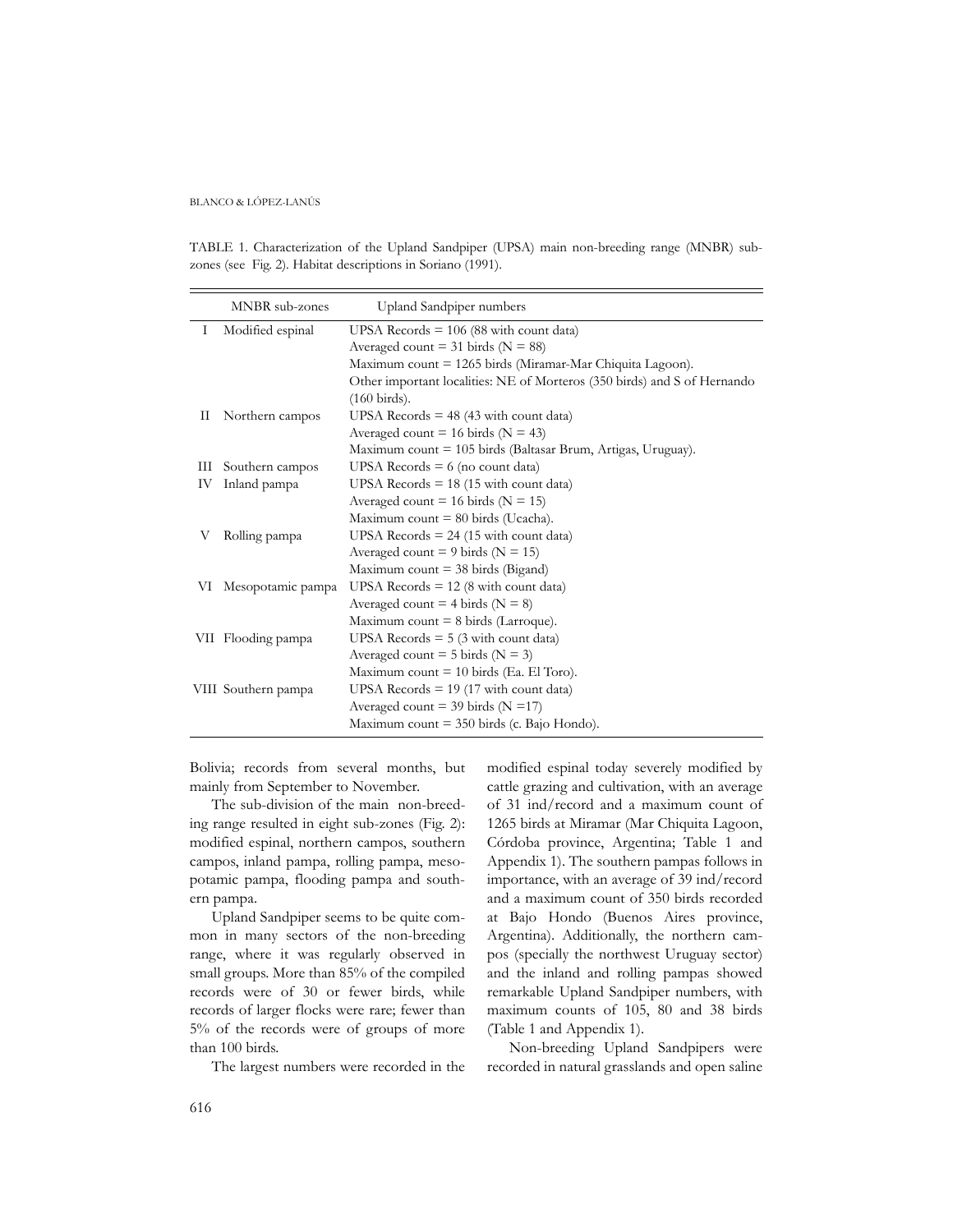steppes but also have adapted to a variety of human-disturbed habitats, including grazed pastures (primarily cattle), alfalfa fields (*Medicago sativa*), other artificial pastures such as oat (*Avena* sp.) and *Agropyron* sp., cultivated lands, where the species was mainly recorded in plowed and stubble fields (wheat, soybean, maize, sunflower) and unflooded rice fields. Upland Sandpipers use croplands when the plants are less than 20 cm tall.

### DISCUSSION

Data compiled indicate that the Upland Sandpiper main non-breeding areas are in central Argentina (espinal and southern, inland and rolling pampas) and in northwest Uruguay (northern campos). In that country, recent data suggest the importance of Artigas and Salto grasslands for this species, with densities of 1.18–1.34 ind/km of transect (J. Aldabe pers. com.). In the inland pampas of Argentina, the species is regularly observed in small groups, with the highest densities recorded in wheat stubble, where groups of 5 to 10 birds are common, sometimes in the same field (I. Roesler pers. com.).

Upland Sandpipers do not concentrate in large numbers during the non-breeding season, instead showing a high dispersion pattern, possibly following the distribution of rural areas and crops. This pattern presents difficulties for identifying key conservation sites, creating a challenger for the species' conservation.

The zonation approach we used resulted in two main zones: main and secondary nonbreeding ranges. The main non-breeding range localities are characterized by higher numbers of Upland Sandpipers observed during the austral summer months. In Salto (Argentina), the species was recorded from October to March with the highest counts in the months of December and January (A. G. Di Giacomo pers. com.). In contrast, the sec-

ondary non-breeding range localities are characterized by lower numbers, with the highest counts recorded during the migration months. Data from Bahía de Asunción (Paraguay) clearly revealed that records and abundances were higher during the southward migration period (October and November) (Guyra Paraguay 2006).

Our results also show that still there are many gaps regarding knowledge of Upland Sandpiper non-breeding distribution in South America. The scarcity of records for the Amazon basin shows an important information gap. De Tarso Zuquin Antas (1983) reported that the species migrates by the Central Brazil Flyway. More south, data compiled for Paraguay and Pantanal region suggest a migration corridor along the Paraguay-Paraná rivers system, while record from localities along the Andes of Bolivia, Peru, Ecuador and Colombia, suggest another potential migration route.

We agree with several authors who have suggested that a small population of Upland Sandpipers remains in northern South America during the austral summer months; in Suriname (Haverschmidt 1966), French Guyana (N. Delelis pers. com.), Venezuela (Hilty 2003) and the Orinoco basin.

*Habitat use.* We found that Upland Sandpipers are flexible in habitat use and show regional differences. In northeast Uruguay the species has been recorded in both natural and artificial grasslands, but abundances were significantly greater in natural grasslands grazed by cattle, sheep or pampas deer (*Ozotoceros bezoarticus*) (A. Azpiroz pers. com.). In the inland pampas, however, Upland Sandpipers inhabit crops and pastures, where wheat stubble fields are the preferred habitat, and where abundances in native pastures were similar to those in crops or artificial pastures like alfalfa, oat and *Agropyron* sp. (I. Roesler pers. com.).

*Main threats in South America*. Habitat modifica-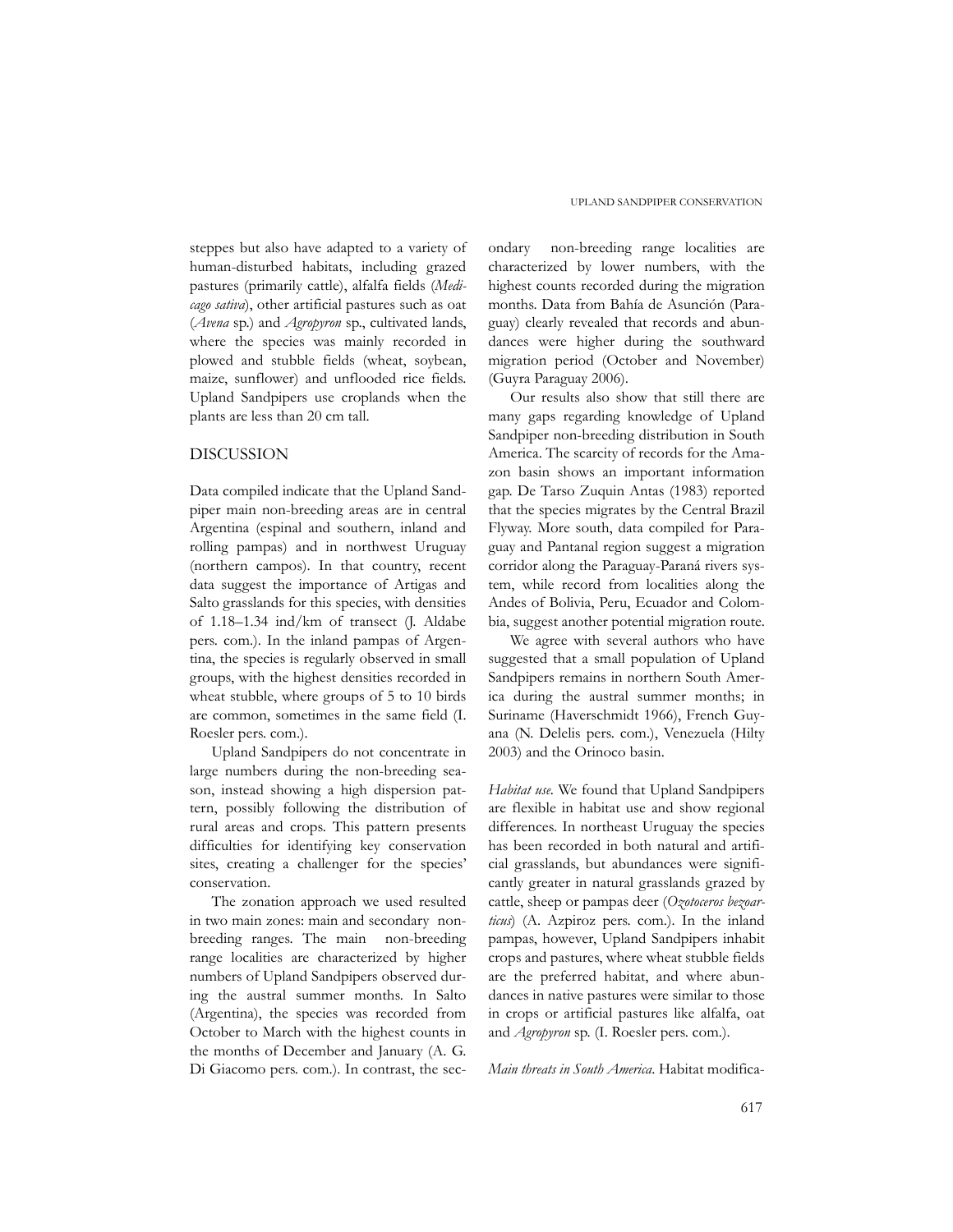#### BLANCO & LÓPEZ-LANÚS

tion appears to be a minor threat to Upland Sandpipers as data compiled showed that the species is common in cultivated lands and other human disturbed habitats. But the association with rural areas and croplands results in other threats. We identified the use of pesticides and other agrochemicals associated with cultivation practices as the main threats to Upland Sandpipers in Argentina and Paraguay. In Argentina, dead birds were found after pesticide spraying in southern Córdoba province (S. Salvador *fide* A. G. Di Giacomo pers. com.) and in Santa Fe province, spraying of agrochemicals was suggested to be a potential cause of the species decline (M. de la Peña pers. com.). However, these are preliminary observations and a detailed assessment is needed to weight the real impacts on the species population.

Grassland burning practices were reported as an important cause of disturbances to Upland Sandpipers and other grassland species. They have been mentioned as one of the main threats to this sandpiper in Paraguay (R. Clay pers. com.) and as a disturbing factor in northern Buenos Aires province (Argentina), where grassland burning for cattle grazing is becoming more common (E. Sierra pers. com.).

The aim of this paper was to provide a brief summary of our contribution to the Upland Sandpiper Conservation Plan. Data compiled was a good basis to identify key conservation actions and information gaps. More detailed studies are needed to better understand the species' migration patterns, habitat use and threats resulting from pasture management and cultivation practices in South America.

# AKNOWLEDGMENTS

We are grateful to the following institutions that contributed with data to this conservation plan: Birdlife International and the "Alianzas de Pastizal" project, Asociación Calidris (Colombia), Association GEPOG (French Guyana), Aves Argentinas, Aves Uruguay, Guyra Paraguay, Aves & Conservación (Ecuador), CEMAVE-IBAMA (Brazil) and Colección Phelps (Venezuela). We are grateful to the following people who contributed to this conservation plan: Iury Accordi, Joaquín Aldabe, Samuel Amoros, Adrián Azpiroz, Marcos Babarskas, Federico Bruno, Hugo del Castillo, Fernando Castillo, Robert Clay, Eugenio Coconier, Virginia De Francesco, Martín de la Peña, Nicolás Delelis, Adrián S. Di Giacomo, Alejandro G. Di Giacomo, Rafael A. Dias, David Díaz, Rodolfo A. Fangauf, Luis Girón, Judith A. Hutton, Tom Jenner, Richard Johnston, Ernesto R. Krauczuk, Raquel Lacerda, Claudio Laredo, Sergio Lasso, Dan Lebbin, Arne Lesterhuis, Margarita Martínez, Juan Mazar Barnett, Rodolfo Miatello, Pablo Michelutti, Blanca Molinuevo, Cristina Morales, Guy Morrison, Ruth Muñiz, Grant Munro, Johanna Murillo, Luis Germán Naranjo, Tito Narosky, Jorge Navas, Luis Germán Olarte, Aníbal Parera, Viviana Peña Herrera, Gabriel Peralta, Pablo Petracci, Nyls de Pracontal, Agustín Quaglia, Ignacio Roesler, Carlos A. Saibene, Tatiana Santander, Rosemary Scoffield, Fabio Schunck, Diego Serra, Ines Lima Serrano, Enrique Sierra, Luís Fábio Silveira, Fabrice Smith, Fernando Straube, Darío Unterköfler, José Manuel Venzal, Rob Westerduijn and María Elena Zaccagnini. We thank Alfredo Castillo and Charles D. Duncan for helpful comments on previous versions of this manuscript.

### **REFERENCES**

- Administración de Parques Nacionales. 1999. Ecoregiones de la Argentina. Componente de política ambiental. PRODIA-SRNyDS, Buenos Aires, Argentina.
- Bart, J., S. Brown, B. Harrington, & R. I. G. Morrison. 2007. Survey trends of North American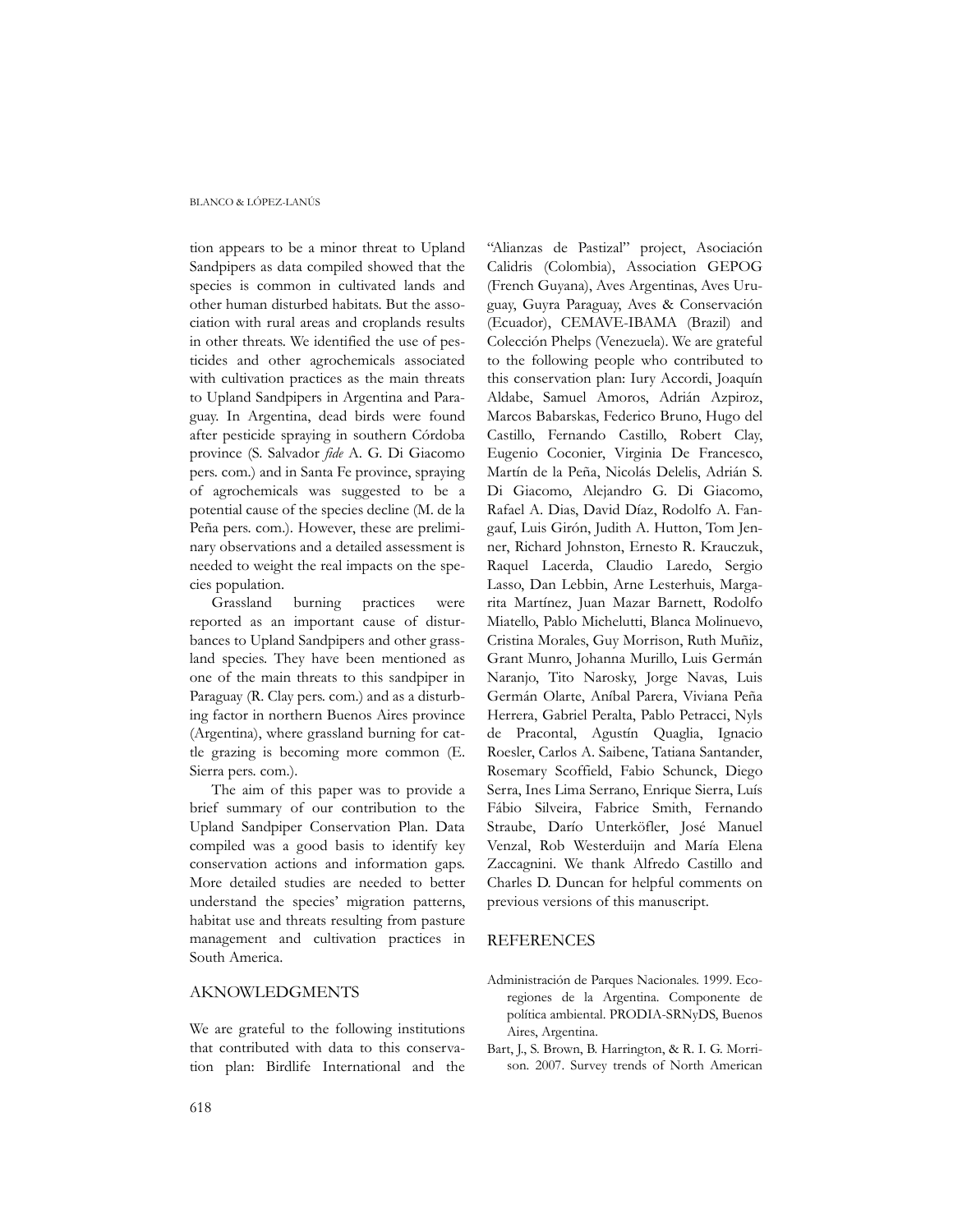shorebirds: population declines or shifting distributions? J. Avian Biol. 38: 73–82.

- BirdLife International. 2006. Upland Sandpiper *Bartramia longicauda* – Neotropical factsheet. On line at: http://www.birdlife.info/neotropical/ speciesfactsheet.asp?sid=3015 (accessed June 2006).
- Blanco, D. E., R. Banchs, & P. Canevari. 1993. Critical sites for the Eskimo Curlew (*Numenius borealis*), and other Nearctic grassland shorebirds in Argentina and Uruguay. Report to the US Fish & Wildlife Service, Wetlands for the Americas, Buenos Aires, Argentina.
- Brown, S., C. Hickey, B. Harrington, & R. Gill. 2001. United States Shorebird Conservation Plan. 2<sup>nd</sup> ed. Manomet Center for Conservation Sciences, Manomet, Massachusetts.
- Canevari, P., G. Castro, M. Sallaberry, & L. G. Naranjo. 2001. Guía de los chorlos y playeros de la Región Neotropical. American Bird Conservancy, WWF-US, Humedales para las Américas, Manomet Conservation Science and Asociación Calidris, Santiago de Cali, Colombia.
- de Tarso Zuquin Antas, P. 1983. Migration of Neartic Shorebirds (Charadriidae and Scolopacidae) in Brasil, flyways and their different seasonal use. Wader Study Group Bull. 39: 52– 56.
- de Tarso Zuquin Antas, P. 2004. Pantanal: Guía de aves. Sesc. Depto. Nacional, Rio de Janeiro, Brazil.
- Delhey, K. J. V., P. F. Petracci, & C. H. F. Pérez. 2001. Observaciones de Charadriiformes en el sur de la Provincia de Buenos Aires, Argentina. Nuestras Aves 42: 14–16.
- Di Giacomo, A. G. 2005. Aves de la Reserva El Bagual. Pp. 203–465 *in* Di Giacomo A. G., & S. F. Krapovickas (eds.). Historial natural y paisaje de la Reserva El Bagual, Provincia de Formosa, Argentina. Temas de Naturaleza y Conservación No. 4. Aves Argentinas, Buenos Aires, Argentina.
- Guyra Paraguay. 2006. Base de datos de biodiversidad de Guyra Paraguay (August 2006). Guyra Paraguay, Asunción, Paraguay.
- Haverschmidt, F. 1966. The migration and wintering of the Upland Sandpiper in Surinam. Wilson Bull. 78: 319–320.
- Hilty, S. L. 2003. Birds of Venezuela. Princeton Univ. Press, Princeton, New Jersey.
- Houston, C. S., & D. E. Bowen, Jr. 2001. Upland Sandpiper (*Bartramia longicauda*). *In* Poole, A., & F. Gill (eds.). The birds of North America, No. 580. The birds of North America, Inc., Philadelphia, Pennsylvania.
- Morrison, R. I. G., B. J. McCaffery, R. E. Gill, S. K. Skagen, S. L. Jones, G. W. Page, C. L. Gratto-Trevor, & B. A. Andres. 2006. Population estimates of North American shorebirds. Wader Study Group Bull. 111: 67–85.
- Ridgely, R. S., T. Allnutt, T. Brooks, D. K. McNicol, D. W. Mehlman, R. E. Young, & R. Zook. 2003. Digital distribution maps on the birds of the Western Hemisphere. Version 1.0. Nature-Serve, Arlington, Virginia.
- Silveira, L. F. 1998. The birds of Serra da Canastra National Park and adjacent areas, Minas Gerais, Brazil. Cotinga 10: 55–63.
- Soriano, A. 1991. Río de La Plata grasslands. Pp. 367–407 *in* Coupland, R. T. (ed.). Natural grasslands. Volume 8A: Introduction and Western Hemisphere. Ecosystems of the world. Elsevier, Amsterdam, The Netherlands.
- U.S. Fish & Wildlife Service. 2006. Biogeographic shorebird populations in the U.S. and Canada and regional, international, and hemispheric thresholds for WHSRN status. On line at: http://www.fws.gov/shorebirdplan/USShorebird/downloads/WhsrnPopulationThresholds Dec05.xls (accessed May 2006).
- Wetlands International. 2006. Neotropical waterbird census database (1990–2006). Wetlands International, Buenos Aires, Argentina.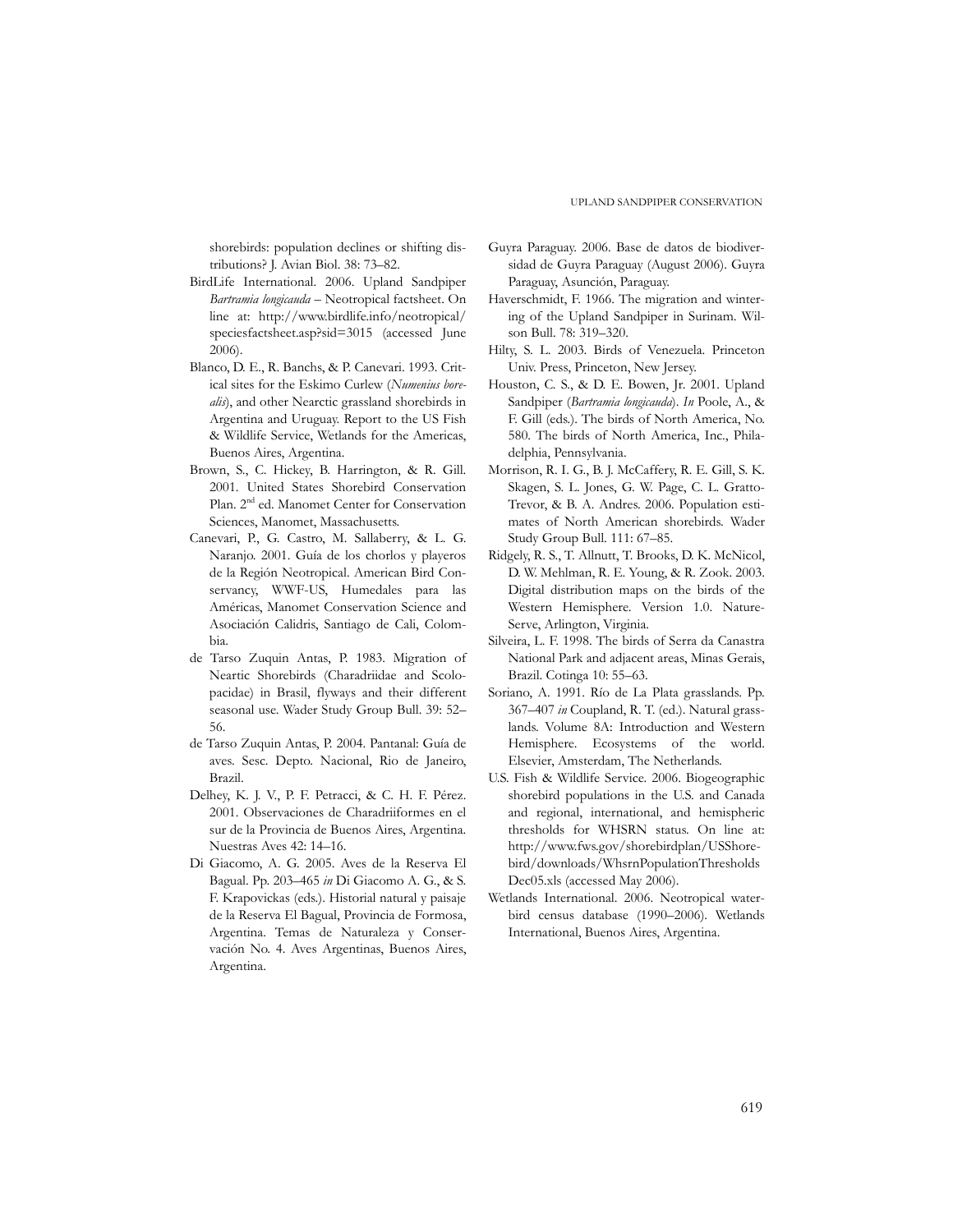| Zone        | Country   | Province/Department | <b>Site</b>                          | Max. count | Source                              |
|-------------|-----------|---------------------|--------------------------------------|------------|-------------------------------------|
| $\bf{I}$    | Argentina | Córdoba             | Miramar (Mar Chiquita Lagoon)        | 1265       | P. Michelutti (pers. com.)          |
|             | Argentina | Córdoba             | NE of Morteros                       | 350        | R. Miatello (pers. com.)            |
|             | Argentina | Córdoba             | South of Hernando                    | 160        | R. Miatello (pers. com.)            |
|             | Argentina | Córdoba             | Bajo de Cagliero                     | 48         | Wetlands International (2006)       |
|             | Argentina | Córdoba             | Unnamed lagoon, close to Ballesteros | 48         | Wetlands International (2006)       |
|             | Argentina | Córdoba             | Unnamed lagoon, close to Morrison    | 39         | Wetlands International (2006)       |
|             | Argentina | Córdoba             | Seeber                               | 35         | Blanco et al. (1993)                |
|             | Argentina | Córdoba             | Embalse Río Tercero                  | 32         | Wetlands International (2006)       |
|             | Argentina | Santa Fe            | Cayastacito                          | 30         | M. de la Peña (pers. com.)          |
|             | Argentina | Córdoba             | East of Córdoba city                 | 25         | G. Peralta (pers. com.)             |
|             | Argentina | Córdoba             | Las Varas                            | 23         | Blanco et al. (1993)                |
|             | Argentina | Córdoba             | Laguna del Francés (c. Varillas)     | 23         | Wetlands International (2006)       |
|             | Argentina | Córdoba             | Planta Líquidos Cloacales            | 22         | Wetlands International (2006)       |
|             | Argentina | Córdoba             | Bajo de Marchisio                    | 22         | Wetlands International (2006)       |
|             | Argentina | Córdoba             | Bajo de Trinchera                    | 21         | Wetlands International (2006)       |
| П           | Uruguay   | Artigas             | <b>Baltasar Brum</b>                 | 105        | Aldabe & Rocca pers. obs.           |
|             | Brazil    | Rio Grande do Sul   | Estação Ecológica do Taim            | 100        | I. Lima Serrano (pers. com.)        |
|             | Uruguay   | Salto               | Cerros de Vera                       | 44         | Rocca, Alfaro & García (pers. com.) |
|             | Uruguay   | Salto               | Colonia Rubio                        | 25         | Venzal et al. (in press)            |
|             | Uruguay   | Salto               | Estancia Los Venados                 | 20         | A. Azpiroz (pers. com.)             |
| IV          | Argentina | Córdoba             | Ucacha                               | 80         | R. Miatello (pers. com.)            |
|             | Argentina | Córdoba             | Laguna Ralicó                        | 50         | Wetlands International (2006)       |
|             | Argentina | San Luis            | Buena Esperanza                      | 50         | J. Mazzar Barnett (pers. com.)      |
| V           | Argentina | Santa Fe            | Bigand                               | 38         | Blanco et al. (1993)                |
|             | Argentina | <b>Buenos Aires</b> | Salto                                | 25         | A. Di Giacomo (pers. com.)          |
| <b>VIII</b> | Argentina | <b>Buenos Aires</b> | Bajo Hondo surroundings              | 350        | Delhey et al. (2001)                |
|             | Argentina | <b>Buenos Aires</b> | Estancia "El Francés" (c. Cabildo)   | 93         | Delhey et al. (2001)                |
|             | Argentina | <b>Buenos Aires</b> | Coronel Pringles                     | 45         | Blanco et al. (1993)                |
|             | Argentina | <b>Buenos Aires</b> | Goyena                               | 28         | Blanco et al. (1993)                |

APPENDIX 1. List of localities with records of 20 or more Upland Sandpipers, ordered by distribution zones: MNBR = Main non-breeding range (subzones I to VIII), SNBR = Secondary non-breeding range, and MR = Migration range.